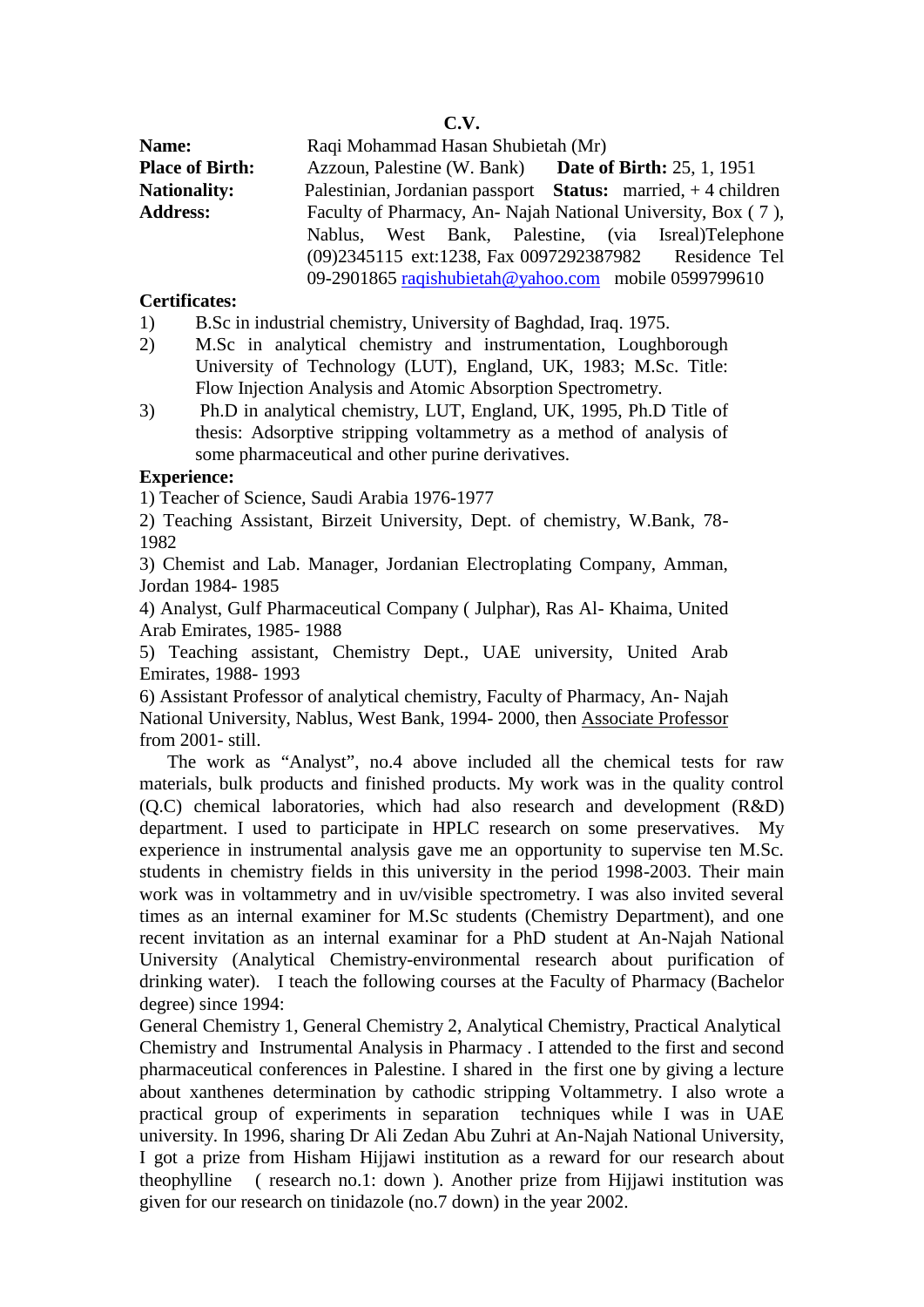## **Published Work:**

- 1. Raqi M. Shubietah, Ali Z. Abu Zuhri and Arnold G. Fogg, *Analyst,* 119, 1967-1970, **1994** (Adsorptive cathodic stripping voltammetric determination of theophylline at a hanging mercury drop electrode).
- 2. Raqi M. Shubietah, Ali Z. Abu Zuhri and Arnold G. Fogg, *Analytical letters,* 27 (6)1123-1134, **1994** (voltammetric behavior and determination of some methylated guanines in presence of copper ions).
- 3. Raqi M. Shubietah, Ali Z. Abu Zuhri and Arnold G. Fogg, *Fresenius,* J. Anal Chem., 348, 754-757, **1994** (Determination of nanomolar levels of guanine by differential pulse adsorptive cathodic stripping voltammetry of its copper (II) complex).
- 4. Raqi M. Shubietah, Ali Z. Abu Zuhri and Arnold G. Fogg, *Electroanalysis,* 7(10), 975- 979, **1995** (Sensitive adsorptive stripping voltammetric determination of xanthine and its derivatives).
- 5. Ali Z. Abu Zuhri, Raqi M. Shubietah and Chassan M. Badah, *J. of Pharm. and Biomed. Analysis,* 21, 459- 465, **1999** (Extractional spectrophotometric determination of famotidine in pharmaceutical formualtions).
- 6. Raqi M. Shubietah, *Sci. Pharm*., 67, 185-195, **1999** ( Determination of deferoxamine by cathodic stripping voltammetry).
- 7. Ali. Z. Abu Zuhri, Suleiman Al- Khalil, Raqi M. Shubietah and Ibrahim El- Hroub, *J. of Pharm. and Biomed. Analysis,* 21, 881- 886, **1999** (Electrochemical study on the determination of tinidazole in tablets).
- 8. Raqi M. Shubietah, Ali Z. Abu Zuhri and Arnold G. Fogg, *Mikrochimica Acta*, 130, 165-171, **1999** (adsorptive stripping voltammetric determination of dimenhydrinate at a hanging mercury drop electrode).
	- 9 Raqi M. Shubietah, Ali Z. Abu Zuhri and Arnold G. Fogg, ELECTROCHEMICAL REDUCTION AND DETERMINATION OF AZATHIOPRINE, 1999, University of Gaza, magazine of scientific Research, volume(1)
	- 10. Ali Z. Abu- Zuhri, Nidal A. Zatar, Raqi M. Shubietah and Hala H. Arafat, *Milrochim.Acta,*134,153-160, **2000**(voltammetric and spectrophotometric determination of nizatidine in pharmaceutical formulations).
	- 11. Raqi M. Shubietah, Ali Z. Abu- Zuhri and Bashar A. Khalid, Scientia Pharmazeatica *( Sci. Pharm.)* 68, 189 – 200, **2000** (Ion-pair spectrophotometric determination of Dibucaine).
	- 12. Raqi M. Shubietah, *An-Najah University Journal for Research – A(Natural Sciences)* 15, 21-28, **2001** (Determination of Aminophylline by Cathodic Stripping Voltammetry)
	- 13. Hikmat S.Hilal, Wajdy M.Ateereh, Taleb Al-Tel, Raqi Shubeitah, Iyad Saadeddin and Guy Campet, *Solid State Sciences*, 6, 139-146, **2004** ( Enhancement of n-GaAs characteristics by combined heating, cooling rate and metalloporphrin modification techniques).
	- 14. MAHER KHAROAF1, NUMAN MALKIEH1, MURAD ABUALHASAN2, RAQI SHUBITAH2, NIDAL JARADAT2, ABDEL NASER ZAID2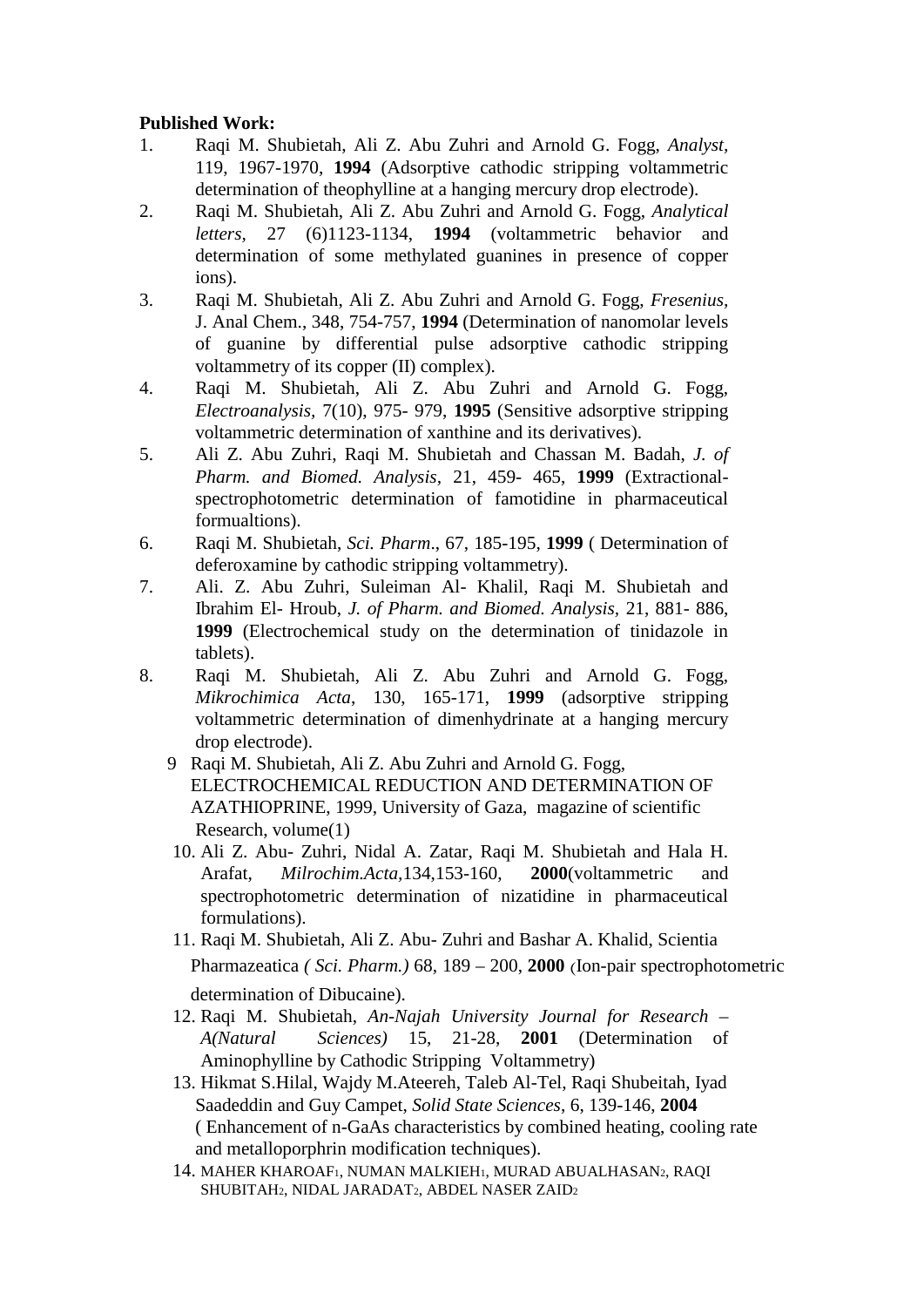International Journal of Pharmacy and Pharmaceutical Sciences, vol 4(suppl 3), **2012**: TABLET FORMULATION AND DEVELOPMENT OF A VALIDATED STABILITY INDICATING HPLC METHOD FOR QUANTIFICATION OF VALSARTAN AND HYDROCHLORTHIAZIDE COMBINATION

السیرة الذاتیة

الاسم: د/. راقي محمد حسن شبیطة مكان الولادة: عزون- فلسطین تاریخ الولادة: 1951/1/25 الحالة الاجتماعیة: متزو ج، أولاد مرافقون : ولدان وبنتان العمل الحالي: أستاذ مشارك - كلیة الصیدلة-جامعة النجاح الوطنیة أعلى مؤهل علمي: دكتوراه في الكیمیاء التحلیلیة الدوائیة-جامعة لافبره-بریطانیا عام 1995 العنوان: كلیة الصیدلة-جامعة النجاح الوطنیة-نابلس،ص.ب.(7)-الضفة الغربیة-فلسطین 0599799610 جوال ،email: raqishubietah@yahoo.com 0097092901865 ت الخبرة العملیة:

1) مدرس للعلوم في مدرسة القطیف النموذجیة-السعودیة 1976-1975 2 ) مساعد مختبرات-قسم الكیمیاء-جامعة بیر زیت1978 1980- 3 ) معید -قسم الكیمیاء-جامعة بیر زیت1980 1982- 4 ) مدیر مختبر-شركة طلاء المعادن بالكهرباء-سحاب-الأردن1985-1984 5 ) محلل بالمختبر الكیمیائي للرقابة الدوائیة-جلفار(الخلیج للصناعات 6) مدرس للكیمیاء التحلیلیة ومختبراتها-جامعة الإمارات العربیة المتحدة – الدوائیة)- رأس الخیمة-الإمارات العربیة المتحدة -<sup>1985</sup> <sup>1988</sup> الامارات العربیة 1993-1988 7) أستاذ مساعد (2000-1994) ثم أستاذ مشارك(-2001مستمر) في كلیة الصیدلة-جامعة النجاح الوطنیة-نابلس-فلسطین

المؤهلات العلمیة:

1) بكالوریوس في الكیمیاء الصناعیة من جامعة بغداد-العراق -1971 1975 2) ماجستیر في الكیمیاء التحلیلیة والأجهزة من جامعة لافبره-بریطانیا 1983 3) دكتوراه في الكیمیاء التحلیلیة من جامعة لافبره-بریطانیا 1995 الأبحاث العلمیة: التحلیل الكیمیائي للمواد الدوائیة باستخدام أجهزة حدیثة منها أجهزة الطیف الضوئي(قياس الإمتصاص) والفصل الكروماتوغرافي في الحالة السائلة وأكثر الأبحاث كانت<br>بطريقة الإنتزاع المهبطي الفولتمتري باستعمال قطرة الزئبق المعلقة.

**د. راقي محمد حسن شبیطة**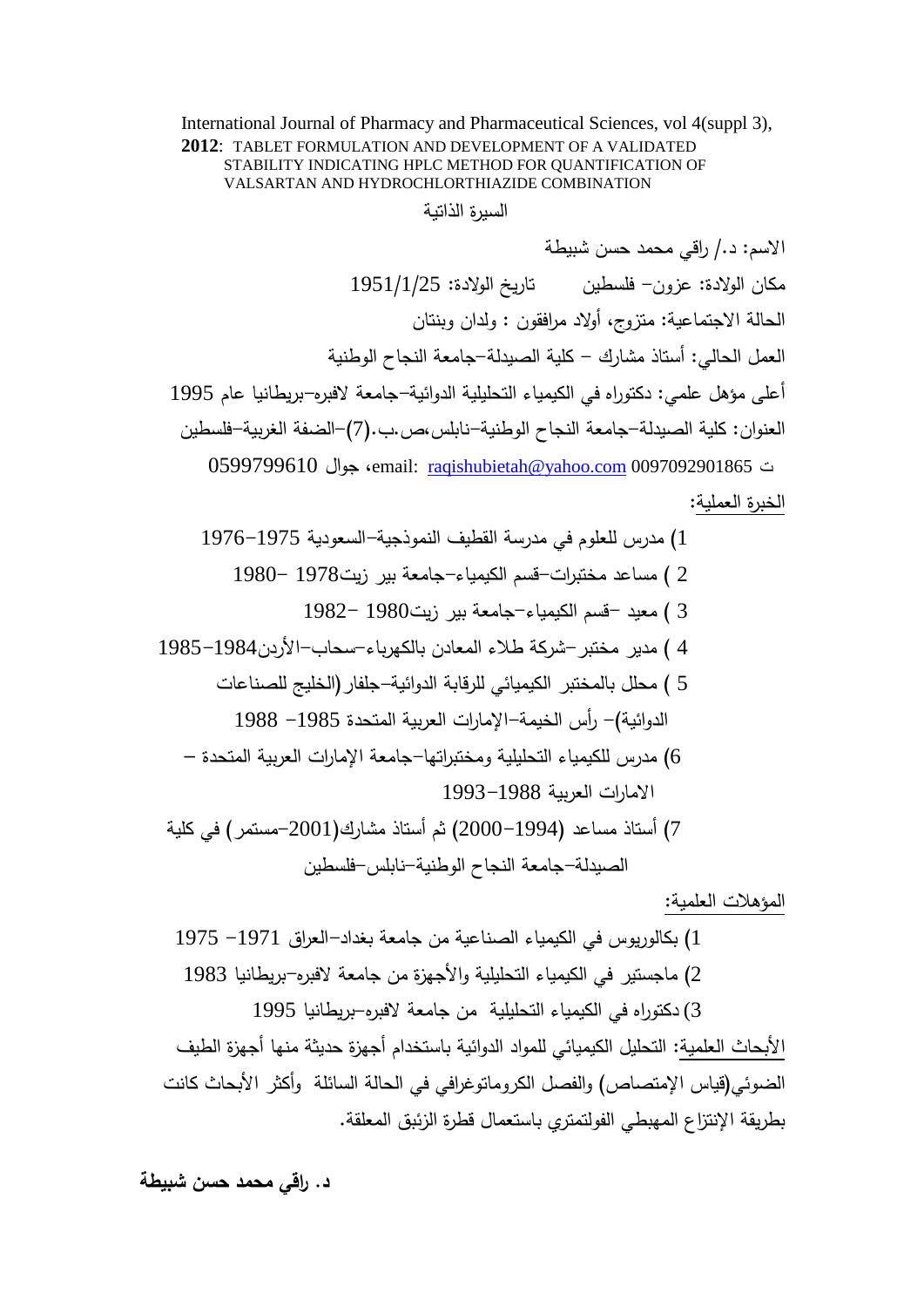